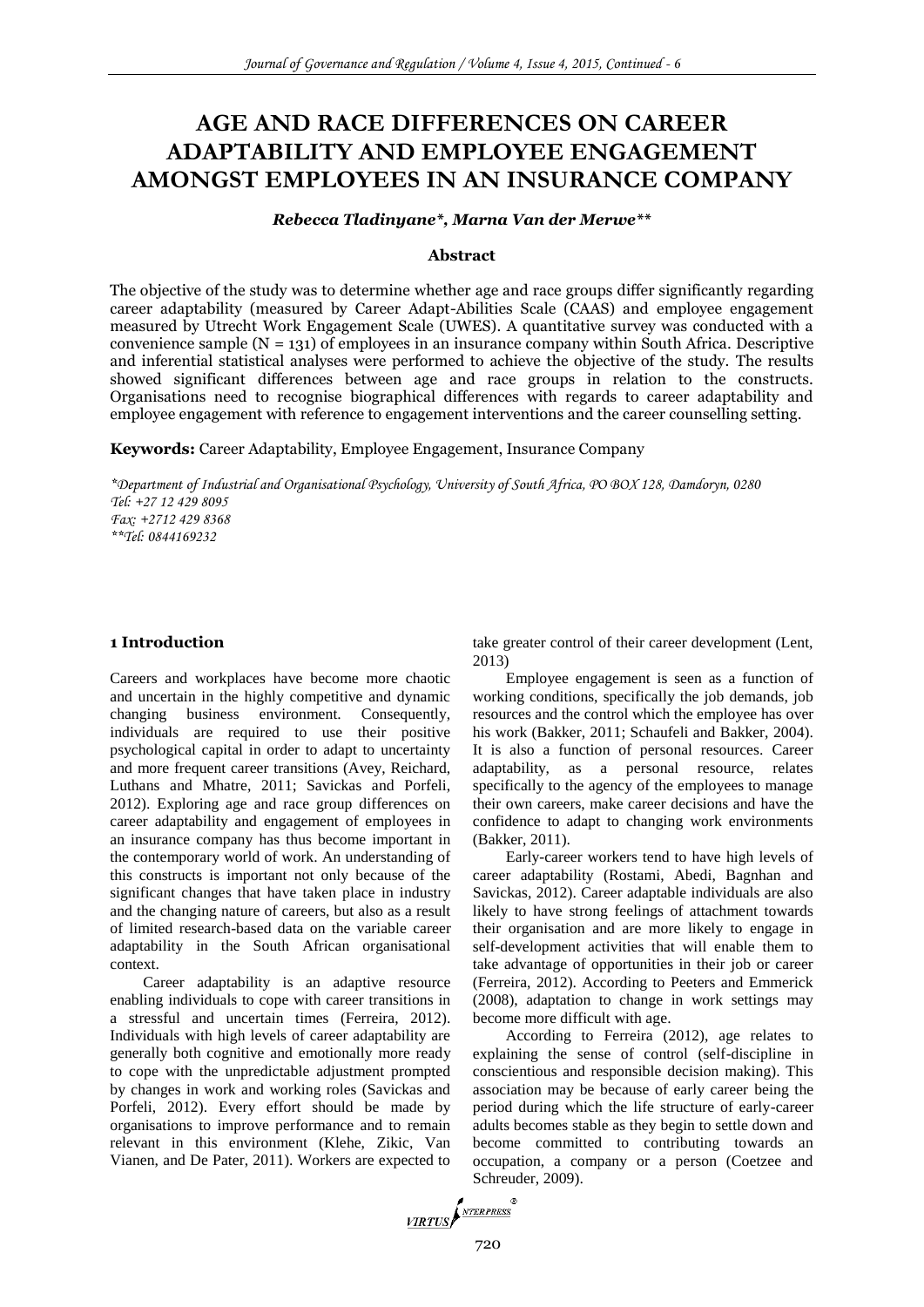Studies by Rossier Zecca, Stauffer, Maggiori, and Dauwalder (2012) have found that career adaptability seems to be uninfluenced by age in general. This is in contrast with the vocational maturity development models which suggest an increase in maturity with age, confirming the appropriateness of career adaptability as a construct in the changing world of work (Rossier et al., 2012).

There are no conclusive research findings on the relationship between age and employee engagement (Peter, 2008). Schaufeli and Bakker (2003) found that older employees generally reported higher feelings of engagement than their younger counterparts. Similarly, Mostert and Rothmann (2006) found marginal differences in vigor and dedication, based on age. Pitt-Catsouphes and Matz-Costa (2008) proposed that older employees were no longer considered "dead wood" in organisations, as career development theory suggested that employees might make career and occupation changes at any age or life stage. However, some studies suggested that no significant differences existed in relation to age and employee engagement (Bakken and Holzemer, 2000; Salamonson, Andrew and Everett, 2009).

Despite the prominence of racial differences in South Africa, few studies have investigated racial differences in relation to employee engagement. Existing studies found no significant differences in the experience of employee engagement amongst different racial groups (Bakken and Holzemer, 2000; Salamonson et al*.*, 2009).

In practice from South Africa's unique history and the career guidance context, it can be expected that different groups may differ in relation to career adaptability and employee engagement. Very little career guidance is provided to the majority of South Africans, specifically disadvantaged learners entering tertiary institutions. These learners end up in careers without having adequate knowledge of exactly what it entails (Maree, 2012). It is, therefore, expected that concern for the future may be experienced differently among different race groups, depending on their exposure to career guidance. In terms of age, older employees are expected to be more engaged in their organisations because of the responsibilities that come with their age.

In recent year, employee engagement among the various race groups has become an important challenge within South African organisations, due to the broad economic transformation agenda pursued by the government. The influence that race has on employee engagement is a crucial subject matter to understand. Employees from different backgrounds may need to be treated differently by their employers in order to increase engagement levels and to enhance competitiveness in the market.

# **2 Literature review**

### *2.1 Career adaptability*

Adaptability refers to the individual's ability to negotiate new or changing environments (Savickas, 1997; Savickas, 2005), and their capacity, willingness and motivation to change (Hall and Chandler, 2005). Distinctly different to career maturity, which refers to the mastery of complex tasks throughout the stages of career development (Coetzee and Roythorne-Jacobs, 2012), career adaptability can be defined as the individual's readiness responses and coping resources which are used by individuals to plan for, explore and inform decisions regarding the future possibilities of their careers (Rossier, et al., 2012).

Savickas (1997, 2005) proposed the notion of career adaptability to refer to a set of specific attitudes, beliefs and competencies which shape problem-solving strategies and coping. It is readiness of the individual to cope with predictable tasks, such as planning, preparing and participating in work as well as unpredictable demands of the organisation, such as changes in work and career (Klehe et al., 2011). In achieving this, career behaviours, such as exploration and planning, are seen as complementary (Savickas, 1997, 2005; Super, Savickas and Super, 1996).

The four dimensions of career adaptability resources are concern, control, curiosity, and confidence. Concern ('Do I have a future?': showing concern for one's future, being engaged in planning by being aware, involved and prepared). Career concern involves a future orientation, feeling optimistic about it and demonstrating a planful attitude about the future (Hartung, 2013). Being concerned about one's future requires one to be aware, involved and preparatory (Savickas, 2005, 2013).

Control ('Who owns my future?': degree to which an individual engages and exerts control over their future through decision-making, determination and agency). Control relates to the responsibility of individuals to shape themselves as well as the environment, and to face challenges with effort, persistence and self-discipline (Savickas and Porfeli, 2012).

Curiosity ('What do I want to do with my future?': how individuals gather occupational information and self-knowledge as they attempt to fit themselves into the world of work). Curiosity encourages individuals to explore alternatives of themselves and their environment, and to see themselves in different roles (Savickas and Porfeli, 2012). To explore information builds confidence in individuals to actualise their decisions and implement these in their life designs.

Confidence ('Can I do it?': the degree to which individuals feel a sense of self-efficacy to overcome obstacles as they work to implement their career goals) (Del Corso, 2013; Savickas, 2005, 2013;

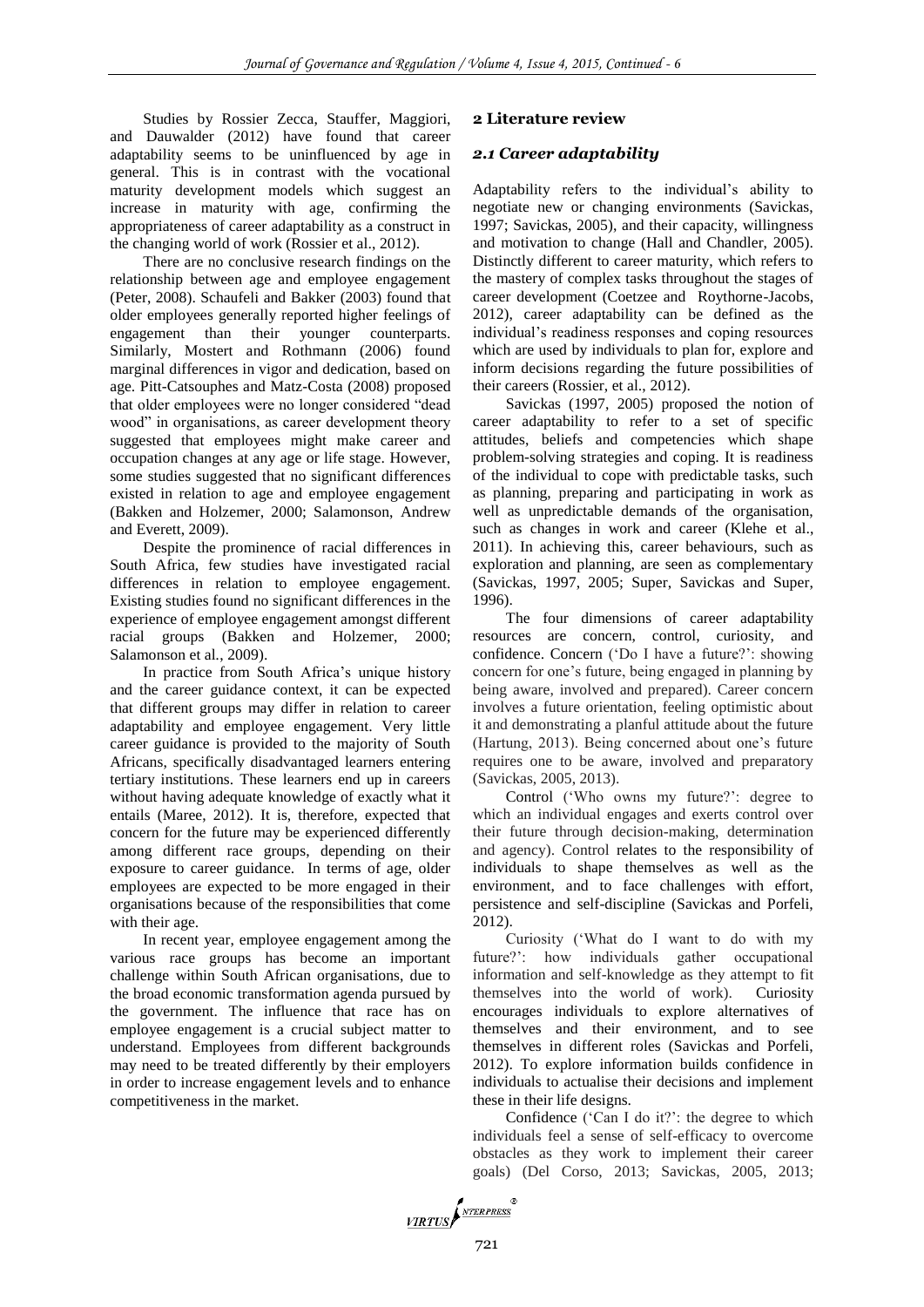Savickas and Porfeli, 2012). Confidence is reflected in demonstrating an efficacious attitude in solving problems and effectively navigating obstacles to constructing the future (Hartung, 2013).

An adaptable individual in the face of change is therefore, seen as concerned about their future, takes control of preparing for it, explores alternatives through their curiosity and pursues aspirations through established confidence (Savickas and Porfeli, 2012). In reaction to the changing world of work, regulation skills, adaption abilities and therefore, adaptability is regarded as critical for individuals to respond to and face the challenges associated by constantly changing work contexts (Savickas and Porfeli, 2012).

# *2.2 Employee engagement*

Employee engagement implies that the individual feels strongly involved and connected to their work, invests more discretionary effort in their work and is focused and concentrated on the work they are involved in (Rossier et al., 2012). It is further viewed as a function of working conditions, as well as the personal control which the individual has over their work (Rossier et al., 2012; Schaufeli and Bakker, 2004).

Engaged employees will stay with the company, advocate the products and services of the company and contribute to the bottom line of business success (Vazirani, 2007). According to Saks (2006), employee engagement is a strong interpreter of optimistic organisational performance because it shows the relationship between the employer and the employee. Engaged employees who are emotionally connected to the organisation, are more involved in their work and have a greater eagerness for achievement.

Employee engagement is characterised by three dimensions, namely vigor, dedication and absorption. Vigor refers to the willingness to invest effort, low fatigue, high levels of energy and resilience and persistence in the face of difficulties (Bakker, 2011; Schaufeli and Bakker, 2003). Vigor also refers to employee's resilience when working (Bakker, 2011).

Dedication refers to the sense of significance the individual derives from doing their job, a feeling of pride and enthusiasm about work, feeling challenged and inspired at work. Individuals with high dedication strongly identify with their work and experience it as meaningful, challenging and inspiring (Bakker, 2011; Schaufeli and Bakker, 2003).

Absorption indicates the feeling of being totally and happily immersed in work, often finding it difficult to detach from work (Bakker, 2011; Schaufeli and Bakker, 2003). Employees with high absorption are happily engrossed in their work and fully concentrate on the task at hand (Bakker, 2011).

Based on the literature review, we propose the following hypothesis:

 $H_1$ : There is a significant difference in biographical variables (age and race) of the

participants' career adaptability construct and employee engagement variables.

# **3 Methodology**

# *3.1 Participants*

The population from which the sample was selected is from a business within a large financial institution based in Gauteng. The business unit consists of 298 employees in total from whom a non-probability or convenience sample was drawn. Electronic questionnaires were sent out to all elements within the population and 153 participants responded to the electronic questionnaire. However, only 131 participants completed both questionnaires, resulting in an overall response rate of 43.96%.

Majority of respondents were between the ages of 31 and 40 years, 45.80% of the total sample. There were no participants younger than 20 years and only a minimal number (6.87%) of respondents were younger than 25 years. Of the participants, 18.32% were between 26 and 30 years old, whilst 13.74% were between the ages of 41 and 45 years. The remaining 15.27% of participants were reported as older than 46 years.

In terms of race more than half of the sample consisted of white respondents (57.25%) with 22.90% African respondents. A minority of 7.63% respondents were Coloured, with 12.21% Indian respondents.

# *3.2 Measuring instruments*

A biographical questionnaire was used to obtain data age and race of participants. Employee engagement was measured by using the Utrecht Work Engagement Scale (UWES) (Schaufeli and Bakker, 2003). The UWES is a self-rating questionnaire developed by Schaufeli and Bakker (2003) which measures three subscales of engagement, namely vigor, dedication and absorption. It comprises 17 items which include statements such as 'I am bursting with energy every day in my work' (vigor); 'My job inspires me' (dedication); and 'Time flies when I am at work' (absorption). Respondents respond to items on a seven-point rating scale, indicating frequency of feelings and experiences relative to work, varying from never (0) to always (6) (Rossier *et al*., 2012; Schaufeli, Bakker, and Salanova, 2006). The UWES is scored by calculating the score obtained per question based on the response (7-point scale) per dimension (Schaufeli and Bakker, 2003).

Internal consistencies of the UWES have been established. Studies conducted in South Africa have indicated the following Cronbach's Alpha coefficients: vigor: .78, dedication: .89 and absorption: .78 (Schaufeli and Bakker, 2003). Total score reliability typically exceeds .85, indicating good reliability of the UWES (Rossier *et al*., 2012; Schaufeli *et al.*, 2006). The UWES has been re-

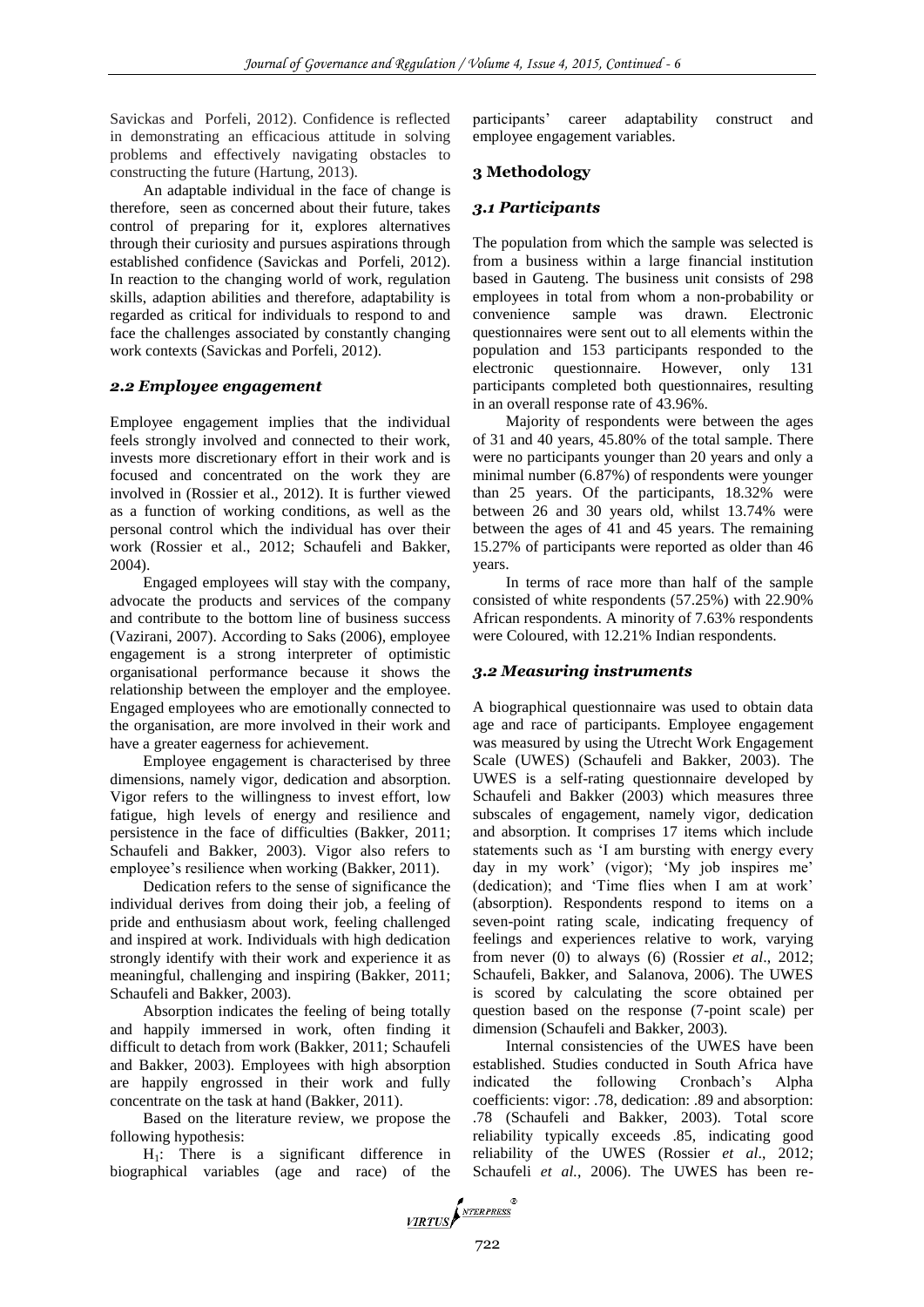validated and psychometric properties for a South African sample have been established, indicating its suitability for use within the South African population (Schaufeli and Bakker, 2003).

The participant's career adaptability was measured using Savickas' Career Adapt-Abilities Scale (CAAS) (Maree, 2012). The CAAS (International Form) consists of 24 items which respondents are required to rate on a scale from 1 (not strong) to 5 (strongest). The questionnaire includes items such as "Preparing for the future" and "Considering the consequences of my actions". These items are divided equally to measure the four dimensions of career adaptability, namely concern, control, curiosity and confidence (Maree, 2012).

The total score reliability for the CAAS is indicated as .92 for the international version of the questionnaire, while the reliability scores of the four subscales were reported as .83 for concern, .74 for control, .79 for curiosity and .85 for confidence (Maree, 2012).

The Career Adapt-Abilities Scale (CAAS) has demonstrated excellent cross-national measurement equivalence, although validity for use in South Africa needs further investigation (Maree, 2012). Initial construct validity evidence has been reported by Savickas and Porfeli (2012).

# *3.3 Research procedure*

Ethical clearance and permission to conduct the research were obtained from both the higher education research institution and the participating organisation. Using a non-probability or convenience sampling method, participants were requested to voluntarily complete an electronic questionnaire of the UWES as well as the CAAS. Questionnaires were sent to participants via an electronic survey tool, accompanied by a covering letter explaining the purpose and voluntary nature of the research as well as confidentiality of information. Informed consent from participants was obtained by explaining the purpose of

the study, confidentiality of data as well as the purposes for which the data will be used in a compulsory section to be completed in the electronic survey. Participants were not able to continue with the questionnaire if they have not given explicit informed consent.

Completed questionnaires were returned to the researcher via the electronic survey tool. The confidentiality of the participants was maintained. Completed questionnaires were kept secure and the raw data was captured and converted to a Statistical Programme for Social Sciences (SPSS, version 19, 2010) dataset.

# *3.4 Statistical analysis*

The data analysis procedures chosen for this research were based on the exploratory nature of the research design. Descriptive (means, standard deviations and reliability analyses), and inferential analysis T-test were performed to achieve the objective of the study.

# **4 Results**

# *4.1 Descriptive statistics*

The descriptive statistics and Cronbach's Alpha coefficients for the subscales of the measuring instruments are depicted in Table 1. Internal consistency reliability of the measuring instruments was determined using Cronbach's Alpha coefficients.

Each of the subscales on the CAAS reflected adequately high Cronbach's Alpha values and displayed high internal reliability (.85 - .93). The CAAS had an overall Cronbach Alpha value of .96 which indicates high internal reliability of the instrument. The Cronbach's Alpha values of the UWES were also highly satisfactory with all scores between .80 and .91. The overall internal consistency of the UWES was high, at .94, indicating good reliability of the instrument.

| <b>Table 1.</b> Descriptive statistics: means, standard deviations and Cronbach's Alpha coefficients $(n=131)$ |  |  |  |
|----------------------------------------------------------------------------------------------------------------|--|--|--|
|----------------------------------------------------------------------------------------------------------------|--|--|--|

|                                      | <b>Minimum</b> | <b>Maximum</b> | Mean(M) | <b>Std. Deviation</b><br>(SD) | Cronbach's Alpha<br>Coefficients $(a)$ |
|--------------------------------------|----------------|----------------|---------|-------------------------------|----------------------------------------|
| <b>Career Adaptability</b>           | 24.75          | 54.25          | 41.93   | 6.10                          | .96                                    |
| Concern                              | 19.00          | 54.00          | 41.44   | 6.57                          | .88                                    |
| Control                              | 20.00          | 55.00          | 39.51   | 6.64                          | .85                                    |
| Curiosity                            | 25.00          | 55.00          | 43.51   | 6.93                          | .93                                    |
| Confidence                           | 20.00          | 60.00          | 43.24   | 7.41                          | .90                                    |
| <b>Employee</b><br><b>Engagement</b> | 11.00          | <b>34.00</b>   | 25.97   | 5.44                          | .94                                    |
| Vigor                                | 10.00          | 36.00          | 27.10   | 5.71                          | .80                                    |
| Dedication                           | 11.00          | 36.00          | 27.81   | 5.96                          | .89                                    |
| Absorption                           | 10.00          | 36.00          | 27.10   | 5.71                          | .91                                    |

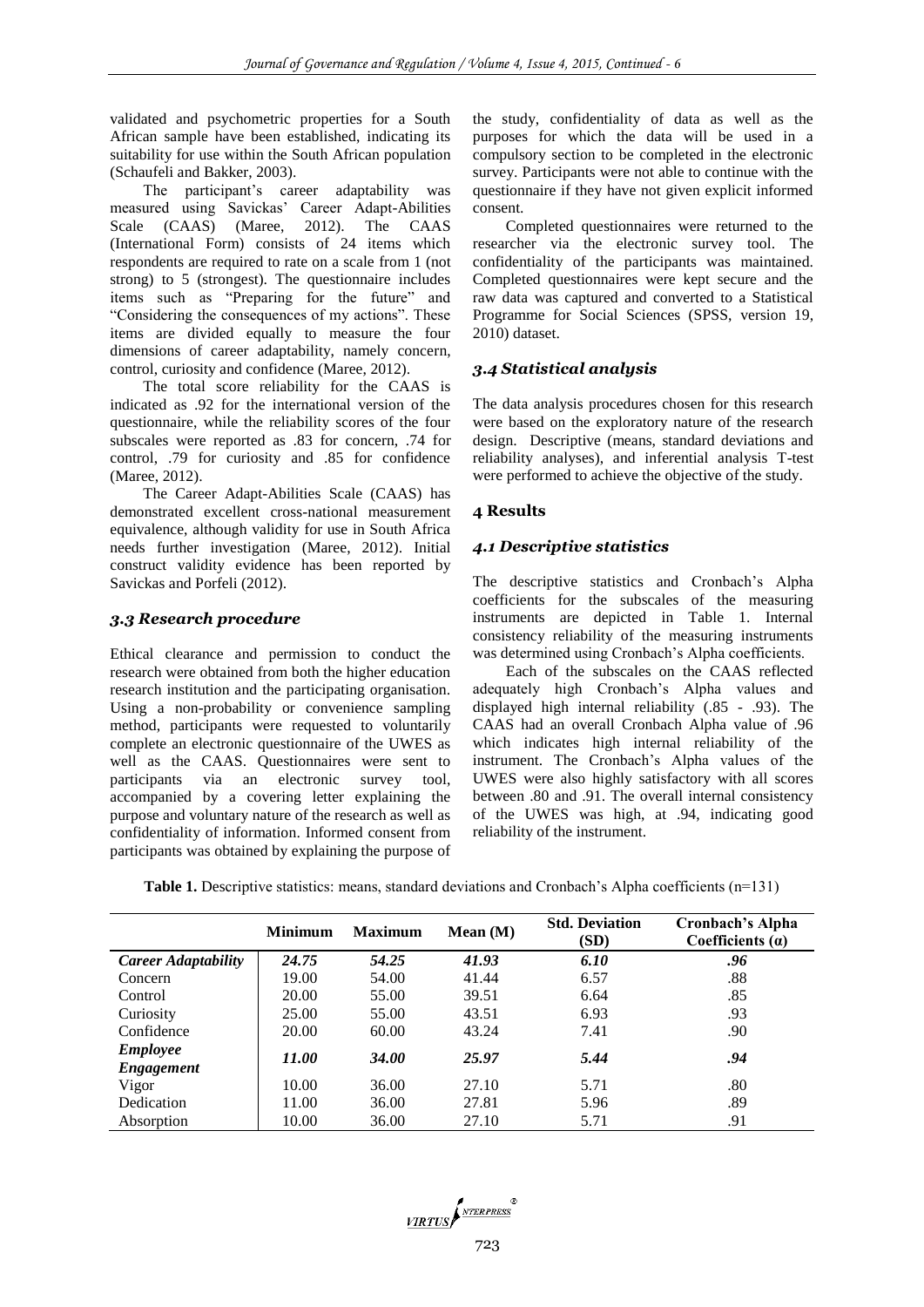#### *4.1.1 Descriptive statistics: career adaptability*

In terms of means and standard deviations, Table 1 indicates the average mean score of the CAAS as  $M =$ 41.93;  $SD = 6.10$ . The highest means score obtained was on the curiosity subscale ( $M = 43.51$ ;  $SD = 6.93$ ), whilst control presented the lowest scores  $(M = 39.51)$ ;  $SD = 6.64$ .

### *4.1.2 Descriptive statistics: employee engagement*

Table 1 shows that the UWES had an average mean score of  $M = 25.97$  and standard deviation of  $SD =$ 5.44. All subscales obtained similar mean scores, with the highest on the dedication scale ( $M = 27.81$ ; *SD =* 5.96), and the lowest on both vigor and absorption (*M*   $= 27.10$ ; *SD*  $= 5.71$ ).

# *4.2 Inferential statistics: tests for significant mean differences*

#### *4.2.1 Age*

The differences in mean scores on the measurement scales between age groups were tested by means of Analysis of Variance (ANOVA) (for normally distributed data) and the Kruskal Wallis Test (for data not normally distributed). As indicated in Table 2 the age group 41-45 years scored significantly higher than other age groups on concern. For this age group  $M =$ 42.72 versus  $M = 33.44$  for the lowest age group 46-50 years. However, the effect size of the differences between the groups are of a small magnitude  $(n^2 =$ 11.7%).

Table 3 indicates that the age group 46-50 years scored significantly higher than the other age groups on vigor as a dimension of employee engagement. The effect size of the differences between the groups are of moderate magnitude  $(n^2 = 32.2\%)$ .

| Table 2. Significant differences between age groups (ANOVA) |  |  |  |
|-------------------------------------------------------------|--|--|--|
|                                                             |  |  |  |

| Age group       | N  | <b>Mean</b> | <b>SD</b> | Sig. level<br>$(2-tailed)$ | <b>Partial Eta</b><br>Squared $\eta^2$ |
|-----------------|----|-------------|-----------|----------------------------|----------------------------------------|
| $20 - 25$ years | 9  | 39.33       | 4.50      | $.016*$                    | .117                                   |
| $26 - 30$ years | 24 | 41.21       | 7.02      |                            |                                        |
| 31 - 35 years   | 32 | 39.91       | 6.02      |                            |                                        |
| 36 - 40 years   | 28 | 38.00       | 6.52      |                            |                                        |
| $41 - 45$ years | 18 | $42.72^{+}$ | 5.53      |                            |                                        |
| $46 - 50$ years | 9  | 33.44       | 8.68      |                            |                                        |
| $> 50$ years    |    | 38.36       | 6.04      |                            |                                        |
|                 |    |             |           |                            |                                        |

Note:  $* p \leq .05$ ;  $*$  Higher mean

**Table 3.** Significant differences between age groups (Kruskal Wallis)

| <b>Variable</b> | Age group       | N  | <b>Mean rank</b> | Sig. level<br>$(2-tailed)$ | <b>Partial Eta</b><br>Squared $\eta^2$ |
|-----------------|-----------------|----|------------------|----------------------------|----------------------------------------|
| Vigor           | $20 - 25$ years | Q  | 32.83            | $.030*$                    | .322                                   |
|                 | 26 - 30 years   | 24 | 60.90            |                            |                                        |
|                 | 31 - 35 years   | 32 | 59.86            |                            |                                        |
|                 | 36 - 40 years   | 28 | 69.59            |                            |                                        |
|                 | $41 - 45$ years | 18 | 75.08            |                            |                                        |
|                 | $46 - 50$ years | 9  | $86.56^+$        |                            |                                        |
|                 | $> 50$ years    |    | 81.32            |                            |                                        |

Note: \*  $p \leq .05$ ; + Higher mean

# *4.2.2 Race*

The differences in mean scores on the measurement scales between race groups were tested by means of Analysis of Variance (ANOVA) (for normally distributed data) and the Kruskal Wallis Test (for data not normally distributed). Results in Table 4 indicate that significant differences were found between race groups on concern as a dimension of career adaptability. The African race group scored significantly higher on this mean score  $(M = 42.13)$ 

versus the white race group ( $M = 38.14$ ) who had the lowest mean score.

### **5 Discussion**

The objective of the present study was to determine whether age and race groups differ significantly regarding career adaptability and employee engagement. The results of the study add new insights to the career literature by showing that age and race variables are important to consider in enhancing career adaptability and employee engagement.

$$
\underbrace{\textit{VIRTUS}} \sum_{\textit{NTERPRESS}}^{\textit{NTERPRESS}}
$$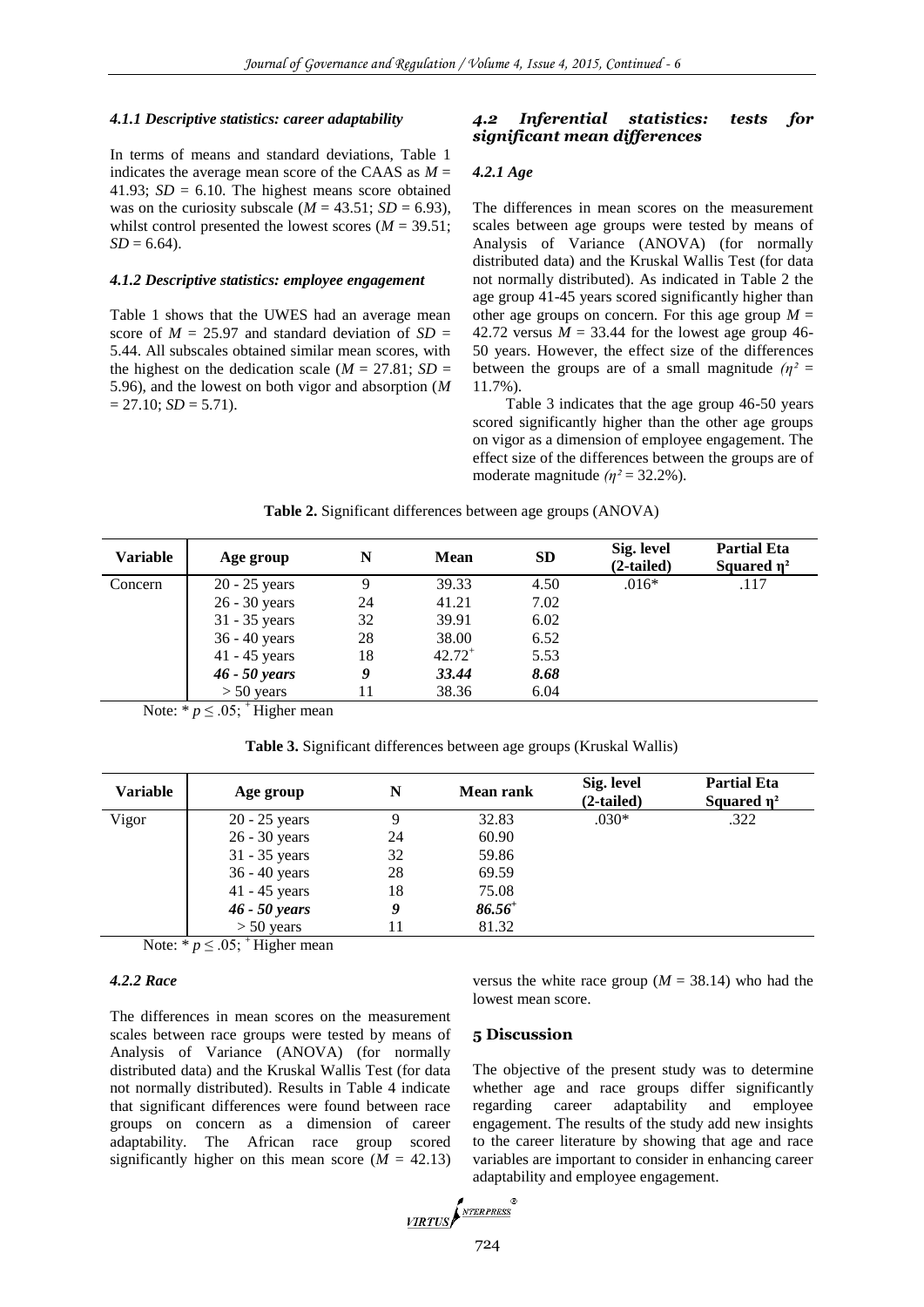| Race group | N   | Mean      | SD    | Sig. level (2-tailed) | Partial Eta Squared $\eta^2$ |
|------------|-----|-----------|-------|-----------------------|------------------------------|
| African    | 30  | $42.13^+$ | 5.39  | $.033*$               | .066                         |
| Coloured   | 10. |           | 8.54  |                       |                              |
| Indian     | 15  | 40.13     | 5.54  |                       |                              |
| White      | 76  | 38.14     | 6.75  |                       |                              |
|            |     |           | 41.10 |                       |                              |

**Table 4.** Significant differences between race groups (ANOVA)

Note: \*  $p \leq .05$ ;  $\overline{ }$  Higher mean

# *5.1 Significant differences between biographical variables*

The study explored broad trends regarding differences between various age and race groups in terms of their career adaptability and employee engagement. The results indicated the differences to be practically small to moderate.

# *5.1.1 Age*

The majority of respondents were in the age group 31- 35, whilst the minority of respondents were in the 41- 50 age group. Findings indicated differences between groups, specifically relating to the latter minority age groups. Results from this study showed that respondents between the ages of 41 and 45 years were concerned with the future of their careers, planning and looking ahead to what might come next (Savickas and Porfeli, 2012).

These results are contradictory to previous research, where age has been found to have no significant impact on career adaptability (Rossier et al., 2012). It may be said, however, that these differences are not as a direct result of age only, as the differences are of small magnitude.

As found by Brown, Bimrose, Barnes and Huges (2012), career adaptability is influenced significantly by the employees' exposure to challenging work. By engaging with progressively more challenging work, these older workers can be seen to develop a positive and optimistic attitude to the future of their careers (concern) alongside an evolving sense of career development (Brown et al., 2012).

Older respondents between the ages of 46 and 50 years indicated significantly higher scores on vigor. This means that older workers are likely to invest more effort in their work, have lower fatigue, higher levels of energy as well as resilience and persistence in the face of difficulties (Bakker, 2011). These employees are also likely to display energy, zest and stamina when working (Schaufeli and Bakker, 2003).

These findings are consistent with research which has found differences in vigor based on age (Mostert and Rothman, 2006). It shows that younger employees are in general less engaged than their older counterparts (Schaufeli and Bakker, 2003). Older employees experience finding new jobs more difficult with age and tend to be more satisfied with their jobs as they get older (Posthuma and Campion, 2009; Spector, 2008).

# *5.1.2 Race*

Results indicate that different race groups differ significantly in terms of their career concern. African respondents have indicated the highest concern in contrast to white respondents who have obtained the lowest scores on concern. The findings are consistent with research which found that African employees reported higher levels of career adaptability (Stoltz, 2014). Very little research has focused on differences between race groups in relation to career adaptability. Within the South African context, very little focus has also been given to career guidance variables such as career adaptability in general (Maree, 2012).

The only findings derived from literature review refer to the impact of culture and the influence of relationships with other individuals and races. Individuals from deep-rooted cultural backgrounds and strong adherence to tribal tradition might think differently about their problem-solving skills, which could influence their career adaptability (De Guzman and Choi, 2013).

# **6 Conclusion and recommendation**

Overall, the results of the study added valuable new insights regarding how age and race influence career adaptability and employee engagement of employees in the insurance company. The conclusions derived from these findings indicate that practitioners can greatly benefit from understanding biographical differences between career adaptability and employee engagement in order to inform engagement strategies as well as in the career counselling and guidance setting in a diverse groups of employees. The multicultural South African context necessitates the consideration of the differences between biographical groups.

This research emphasises the significance of career adaptability in the twenty-first century world of work which enables employees to deal with the changes and environmental pressures they face. In practice, facilitating career adaptability skills through various career interventions can be seen to equip and enable individuals to deal with the changing world of work, whilst simultaneously fostering employee engagement within the organisation.

The sample used in this study was quite homogenous and not representative of the South African population in terms of age and race. The sample was also drawn from a specific industry only. This reduces the power of this study and the potential to generalise the results to the diverse South African population. By expanding the population group from which the sample is drawn to other regions within South Africa and different divisions within the organisation, more generalisable results may have been rendered.